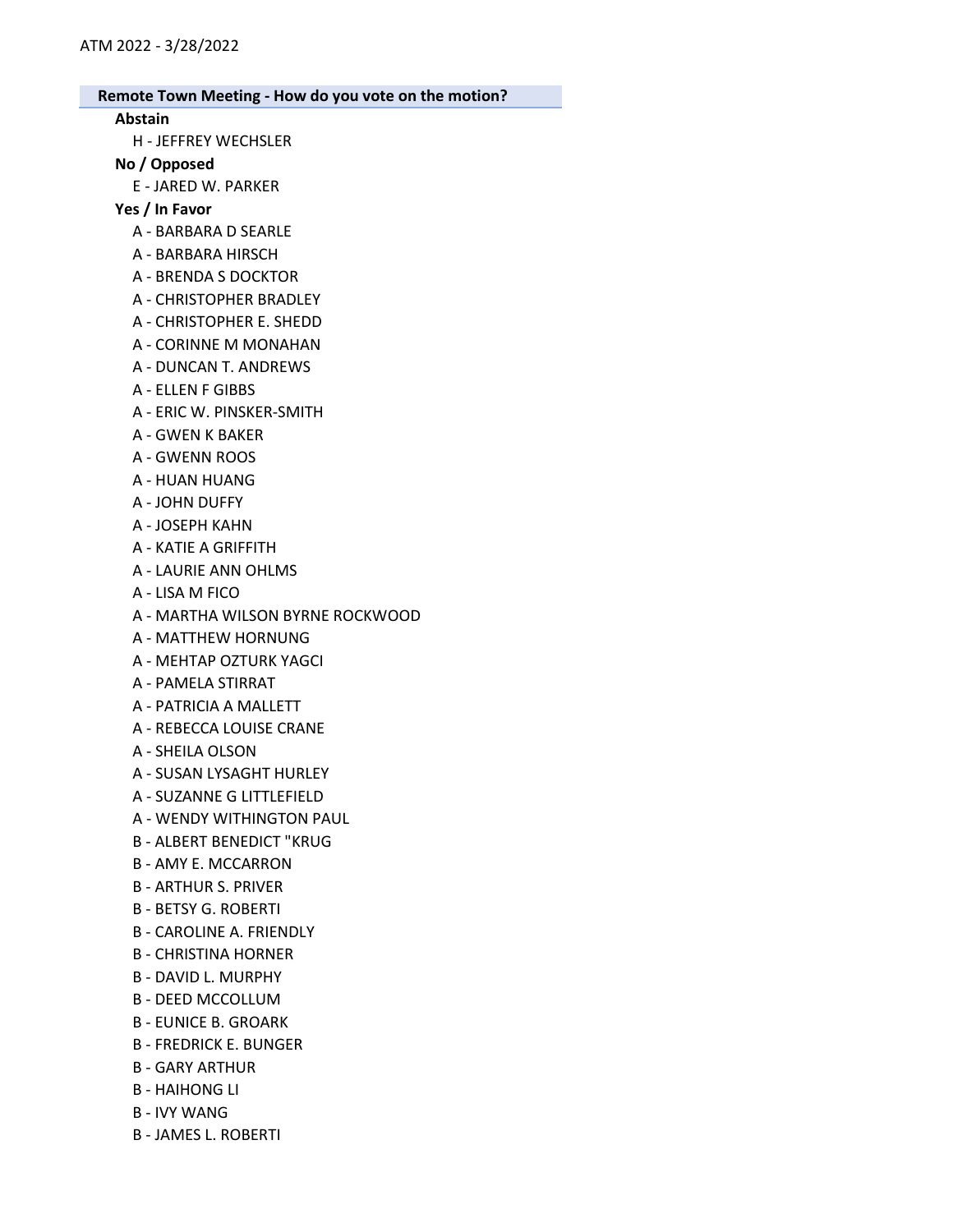- B JOSEPH MICHAEL "HICKSON B - JOSEPH SCHOTT B - KATHERINE S. CORT B - KELLY C. FRIENDLY B - LINDA H. CHOW B - MARY EATON CROWN B - MELISSA A. MARTIN B - MIDDLETON ANSLEY "MARTIN B - NORA TRACY PHILLIPS B - PAUL THOMAS DELANEY B - PETRO LISOWSKY B - ROBERTA MORGENSTERN B - S. PETER W. JONES B - SCOTT K. BENDER B - SKYE JACOBS C - AMY SB GOTTSCHALK C - ANDREA N. WARD C - ANN M. HOWLEY C - ANN WELKE RAPPAPORT C - BEATRICE BEZMALINOVIC DHEBAR C - CHRISTINE S. MIZZI C - HOLLY M. GRACE C - HYUN SOOK RYU SONG C - LEANNE J. LEIBMAN C - LINDA OLIVER GRAPE
	- C LOIS C. SULLIVAN
	- C LUCIENNE V. RONCO
	- C LUCY ROONEY KAPPLES
	- C MARCIA TESTA SIMONSON
	- C MARTIN JAY "MCHALE
	- C MORRIS RUSTY KELLOGG
	- C PAMELA POSEY
	- C SARA H. RAVERET
	- C SHANI M. DEFINA
	- C SHARON L. GRAY
	- C SUSAN K. MAGGIONI
	- C THOMAS H. ULFELDER
	- C WENDY HARRIS GARBER
	- D ANN-MARA S. LANZA
	- D CAROL ALMEDA-MORROW
	- D CHRISTINE A. KEHOE
	- D CRAIG EDWARD MACK
	- D DEREK B. REDGATE
	- D DIANE E. HALL
	- D ELIZABETH H. SHLALA
	- D ELIZABETH SULLIVAN WOODS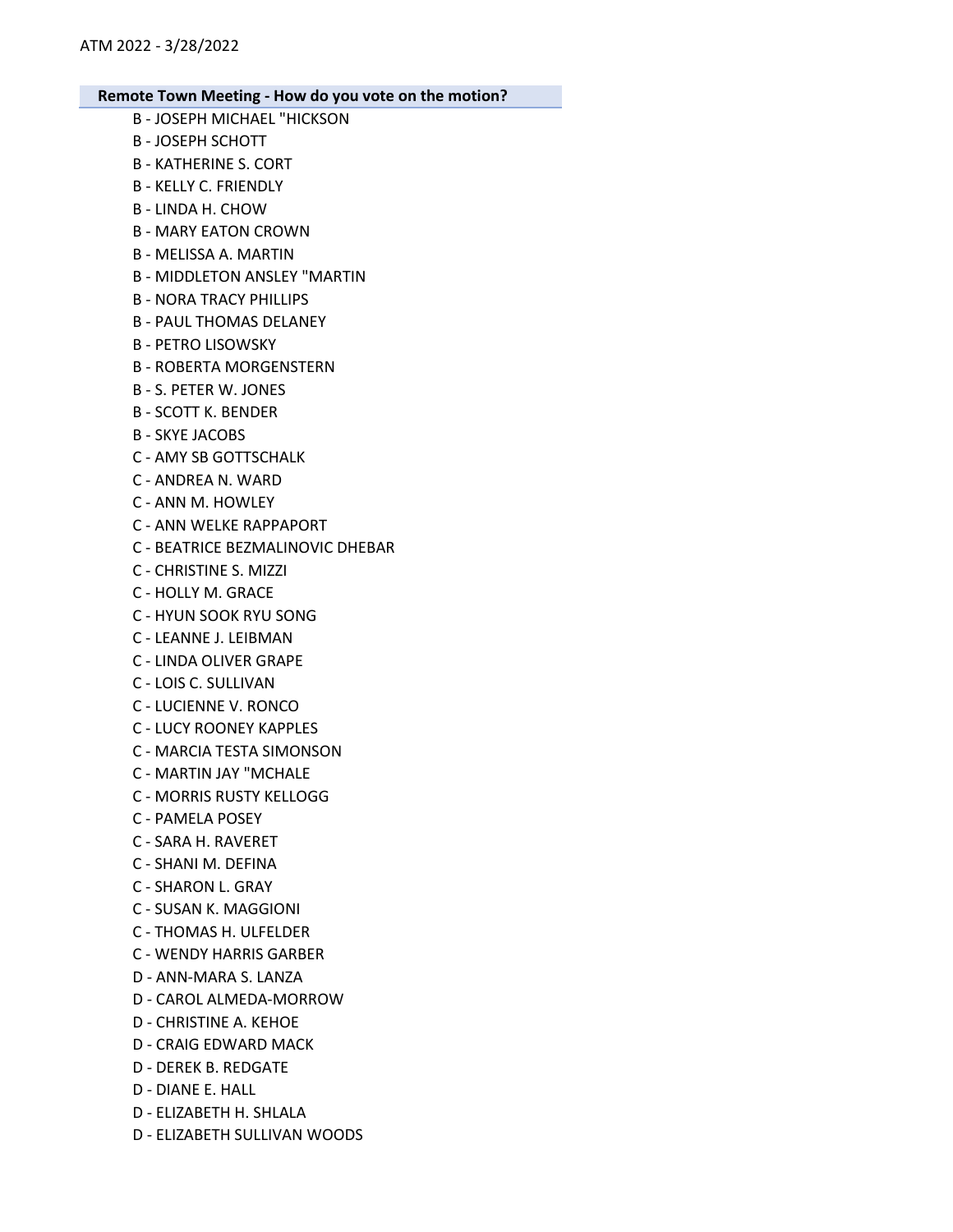- D ELLIOT GODFREY SWAN
- D ETHAN I. DAVIS
- D GAIL FRANCES SULLIVAN
- D IAN COHEN
- D ILLANA S. NISSENBAUM
- D JOHN D. LANZA
- D JOHN SCHULER
- D LAURA ROBERT-FRAGASSO
- D LAURA SCHOTSKY OLTON
- D LINA EVE VITA MUSAYEV
- D LORI A. FERRANTE
- D MARGIE PALLADINO
- D MARK B. BENJAMIN
- D MARY BETH GRIMM
- D MAURA MURPHY
- D QUENTIN S. PRIDEAUX
- D RICHARD D. "HILL
- D SANDRA SABA JOSEPH
- D STEPHEN G. MURPHY
- D W. ARTHUR "GARRITY
- E CAREN PARKER
- E DENNIS DISCHINO
- E JACQUI VAN LOOY
- E JESSICA BETH GRAHAM
- E JOAN GAUGHAN
- E KATHERINE K. MACDONALD
- E KATHERINE L. "BABSON
- E KEVIN J. MACDONALD
- E LAURENCE D. SHIND
- E LISE M. OLNEY
- E MARLA L. ROBINSON
- E MARY GARD
- E ODESSA MB SANCHEZ
- E PAUL A. CRAMER
- E RAINA C. MCMANUS
- E RANI ELWY
- E REGINA C. LAROCQUE
- E RUSSELL THOMAS GENTRY
- E SUSAN E. RYAN
- E SYLVIA T. HAHN-GRIFFITHS
- E THOMAS J. MACDONALD
- E TIMOTHY W. FULHAM
- E WENDY A. HAERING-ENGELS
- E WENDY S. BECK VON PECCOZ
- F ANNE P. COHEN
- F CHRISTINE SWENSON LAWRENCE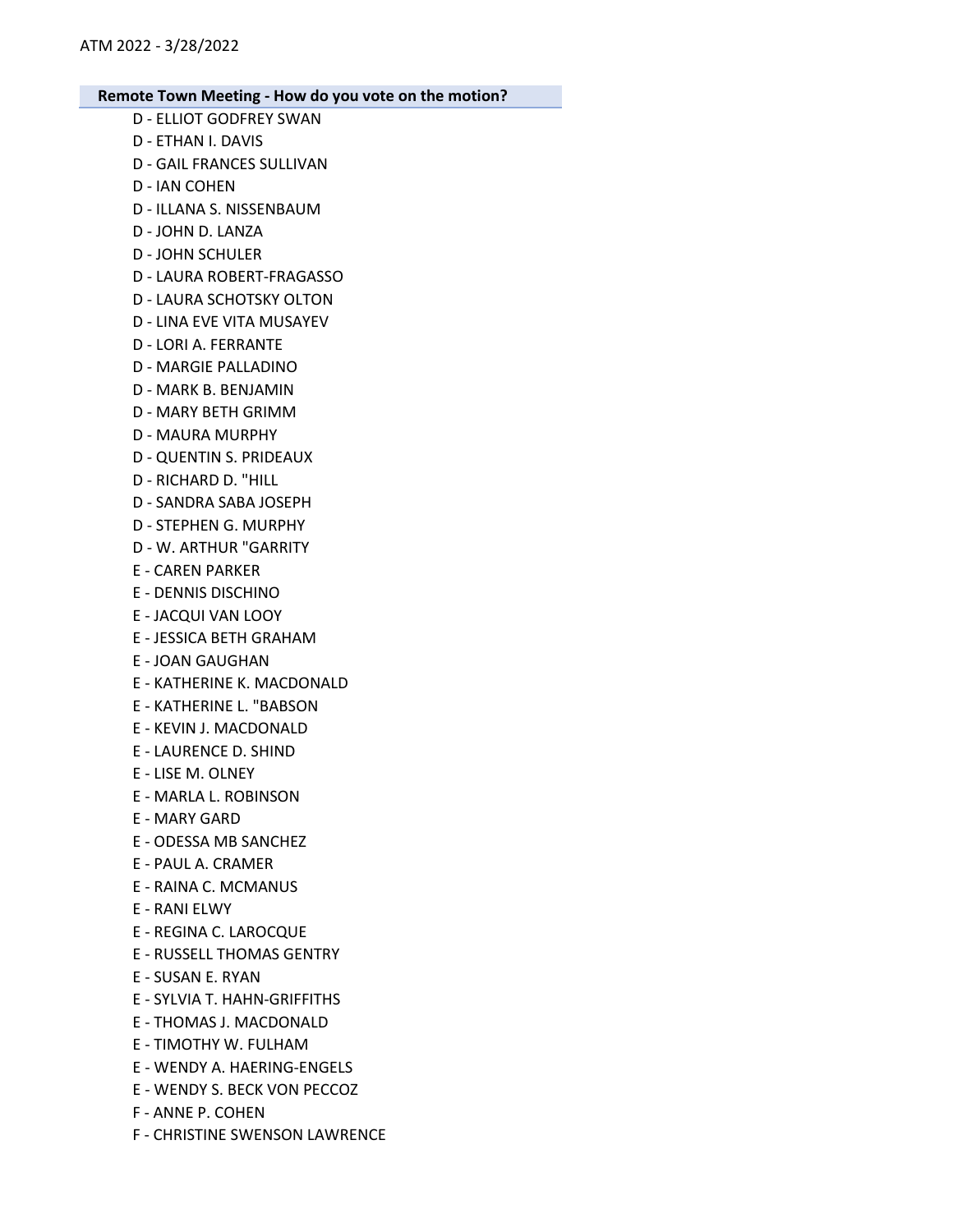- F CYNTHIA C. EDWARDS
- F DAVID LIVINGSTON
- F DAVID RYAN DAWS
- F ELAINE M. PUTNAM
- F ELIZABETH LANGE
- F ELIZABETH MAY
- F ERIC M. CARLSON
- F FREDERIC W. RIPLEY
- F HOPE CROSIER
- F JAY PROSNITZ
- F LISA COLLINS
- F MAGGIE N. EGGER
- F MICHELE DRAGON LIVINGSTON
- F NICHOLE ANN BERNIER
- F NIKI BRINKMAN-OFENLOCH
- F SALVATORE "DEFAZIO
- F SARA A. JENNINGS
- F STEVEN J. SIMONS
- F SUSAN KAGAN LANGE
- F VICTORIA J. OSTLER
- F VIRGINIA LEE FERKO
- G ALICE HANLON PEISCH
- G ALLAN L. PORT
- G ANDREW A. WILSON
- G CRAIG L. COHEN
- G DIANE CAMPBELL
- G EDWARD D. FOLLAND
- G HAROLD N. "KAPLAN
- G JANET Z. GIELE
- G JE'LESIA JONES
- G JUDSON L. JAFFE
- G KARL HAMMOND
- G KATHLEEN F. TRUMBULL
- G LORRI WOODACRE
- G MARJORIE R. FREIMAN
- G MARY ANN CLUGGISH
- G MICHAEL R. TOBIN
- G PARKER MORSE
- G PAUL H. MERRY
- G PETER SOLOMON
- G PHILIPPA BIGGERS
- G RICHARD MICHAEL SALASOVICH
- G SUSAN A. MANGIACOTTI
- G TAMARA V. SIELECKI-DZURDZ
- G THADDEUS A. HEUER
- G TODD M. COOK